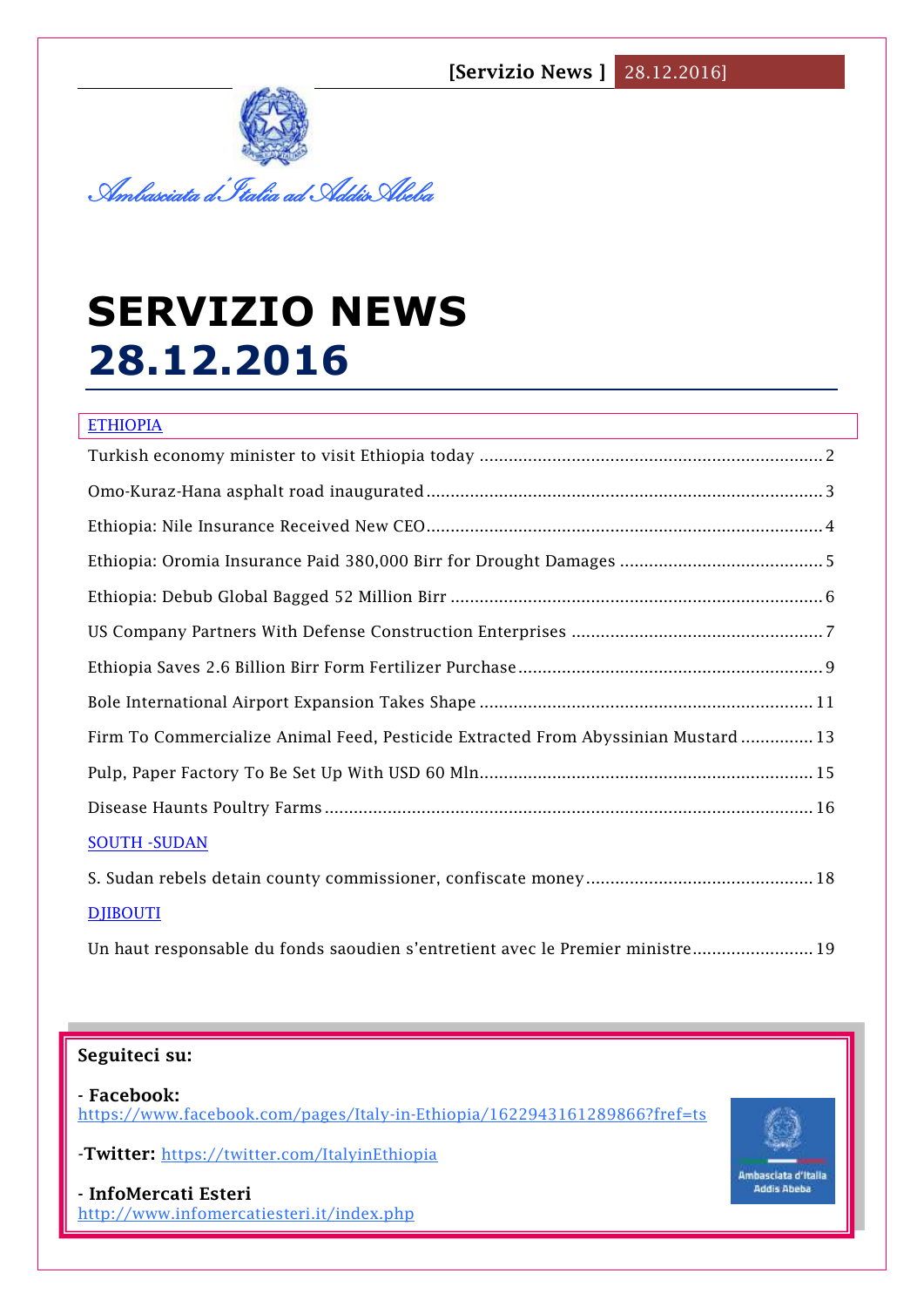

# <span id="page-1-0"></span>**Turkish economy minister to visit Ethiopia today**

Turkish Economy Minister, Nihat Zeybekci and a delegation consisting of 100 high profile business people will begin a day long visit to Ethiopia today, according to officials.

#### **(28.12.2016 – WIC)**

Zeybekci's official visit is packed with high profile engagements.

The minister is scheduled to meet the Ethiopian President, Mulatu Teshome and Prime Minister, Haile Mariam Desalegn. He will also

hold bilateral meetings with the Ethiopian Foreign and Industry ministers, Werknehe Gebeyewu and Abetew Ahmed, respectively.

Spokesperson of the Ethiopian Ministry of Foreign Affairs, Tewelde Mulugeta, told the Turkish News Agency, Anadolu, that both countries enjoyed multifaceted relations.

''Both countries are determined to deepen bilateral relations, and the visit will boost trade, investment, and bilateral ties,'' he added. ''Turkey is widely respected for creating jobs and wealth in Ethiopia."

The trade volume between the two countries stood over 420 million USD in 2015. Turkey's exports to Ethiopia amount to 385 million USD while Ethiopia's exports were only 35.7 million USD.

The present visit is not the only high profile Turkish sitting officials to Ethiopia. President of the country has been to Ethiopia almost two years ago. (Anadolu)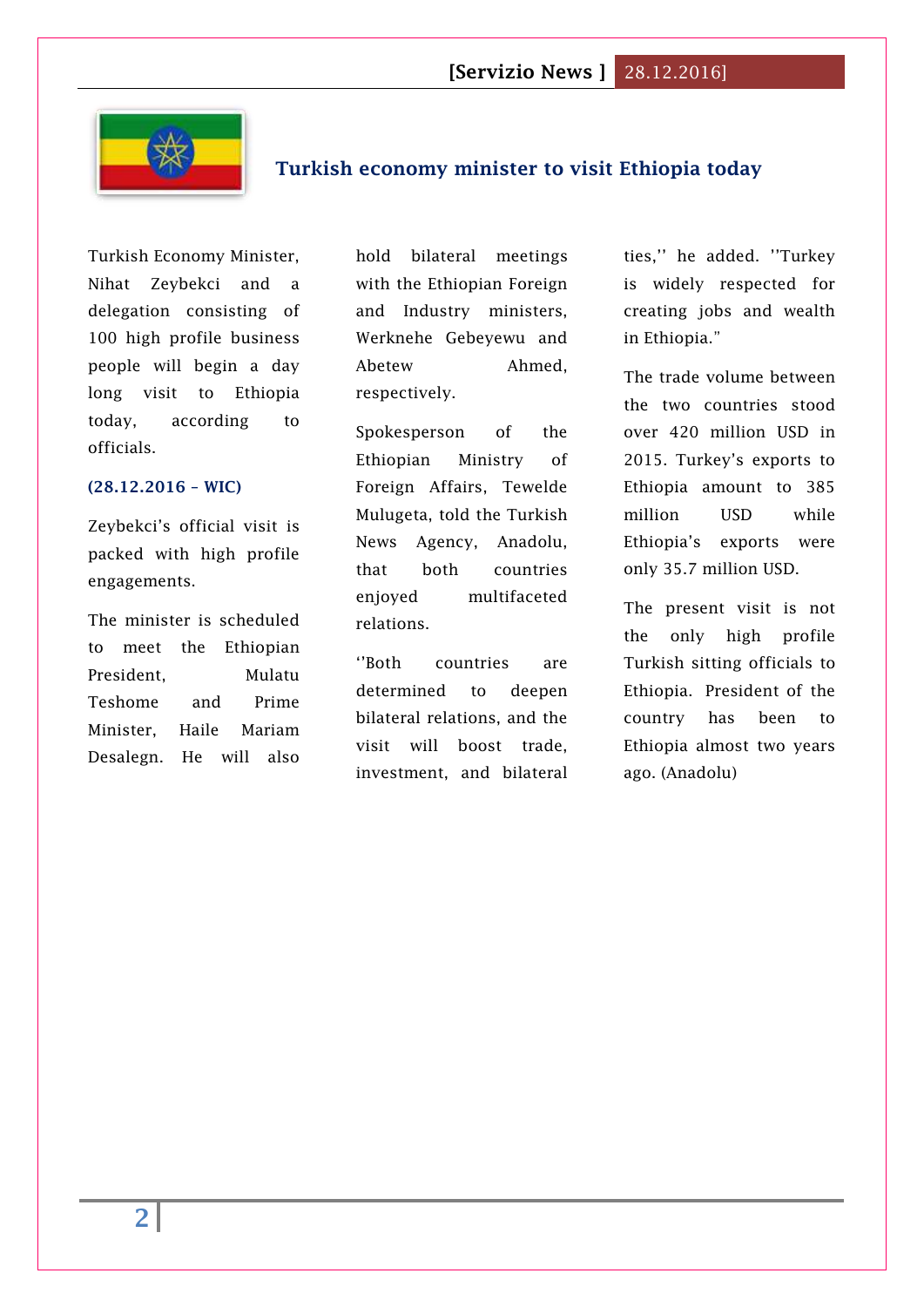#### <span id="page-2-0"></span>**Omo-Kuraz-Hana asphalt road inaugurated**

**The Ethiopian Roads Authority (ERA) announced that the Omo-Kuraz-Hana asphalt road that links Omo-Kraz one and two sugar factories with Hana town got completed.**

#### **(28.12.2016 – WIC)**

Authority's

Communication Director, Samson Wondimu, Told Walta Information Center that the 34.4 km long Kuraz-Hana road took two years for completion.

*Eniye* construction, a local construction firm, built the road at a cost 651.1 million birr secured from the government, Samson said.

According to him, 22 km of the road, which extends from Omo-Kuraz one to Hana was previously gravel road while the rest 15 km is a new extension.

He said the road will enable the recently operational Omo-Kuraz one and two sugar factories easily reach out their products to the market.

Besides, cutting traveling time short and save expenses, the road will also connect Bench-maji and Omo zones and revamp the development of pastoralists in the area, he added.

The road project had also a vision from the beginning to link four sugar projects in the area and create communication among dwellers of Benchmaji and Omo zones.

**3**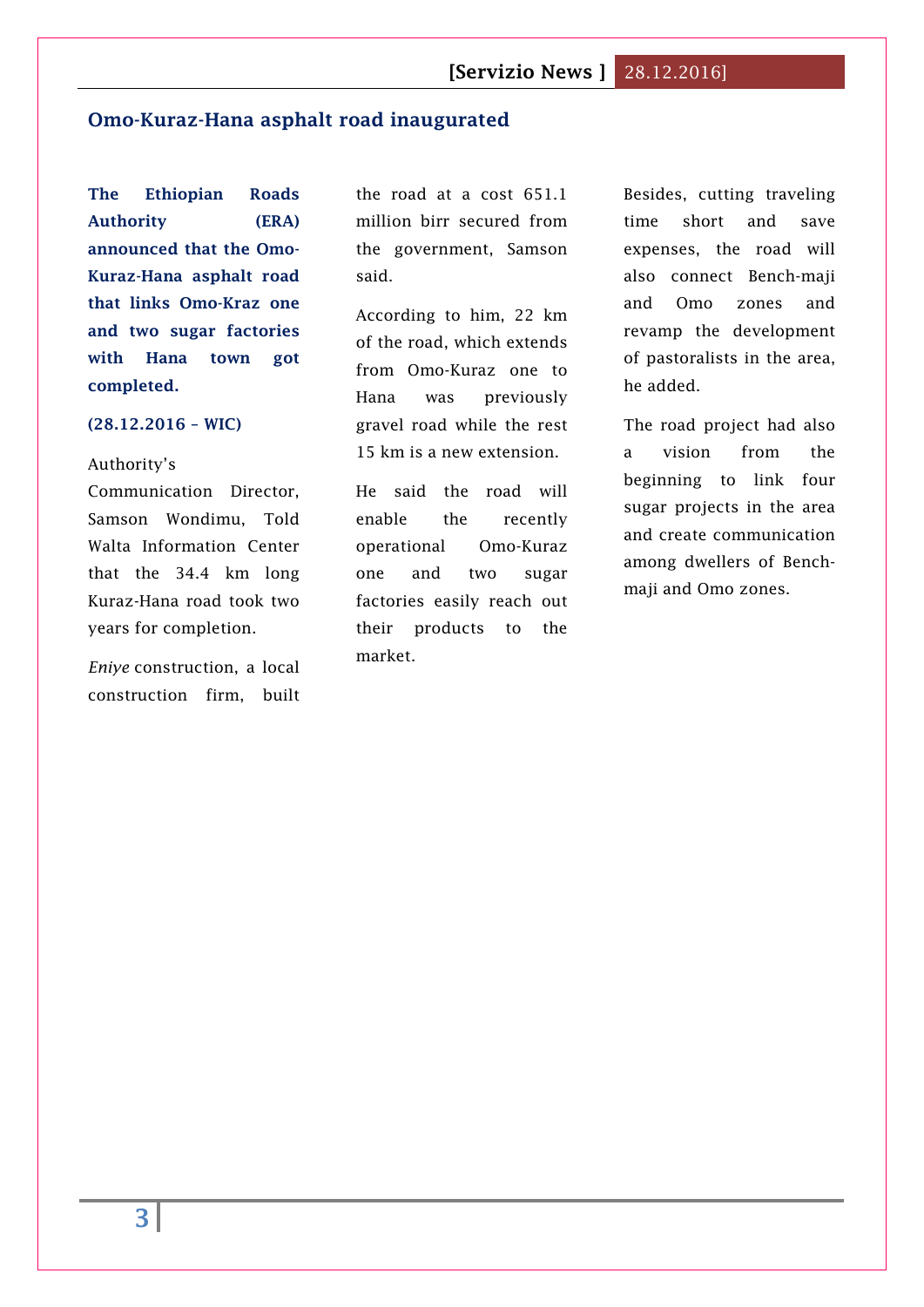#### <span id="page-3-0"></span>**[Ethiopia: Nile Insurance Received New CEO](http://www.2merkato.com/news/alerts/4886-ethiopia-nile-insurance-received-new-ceo)**

**Melaku Sissay, Nile Insurance's CEO for the, resigned from his position that he held since last years. His resignation came a week after the company presented its performance report for its shareholders. The Insurer has also confirmed that the company's board of directors replaced Melaku by the claims manager, Hailu Mekonnen. The board's appointment has also been approved by the National Bank of Ethiopia.**

#### **(27.12.2016 – 2Merkato)**

The report presented to the shareholder's reveals that the company made 20 million Birr in the last fiscal year. Nevertheless, in 2015 the insurance company made 50 million Birr. The Earnings per share has also decline to 119 Birr. The company's underwriting surplus declined by 25 percent to 56.5 million Birr.

The decline in performance, according to Fortune can be attributed to different factors.

Nile's written gross premiums from general and life insurance businesses increased by 17 percent and reached 433.3 million Birr. Out of this, 12 percent was ceded to reinsurers.

As a result retention rate increase to 89.4 percent

from 87.4 percent in 2015. This is considerably higher than the industry average.

Melaku was first appointed by Nile more than 10 years ago. Right before he was appointed as the CEO of the firm, he was Manager of the Internal Audit Department for more than nine years.

The newly appointed CEO joined Nile as a junior clerk 21 years ago, when the insurance company was established. Ever since then, he has served in different key positions of the insurance industry, including as the acting CEO of Tsehay Insurance in 2013.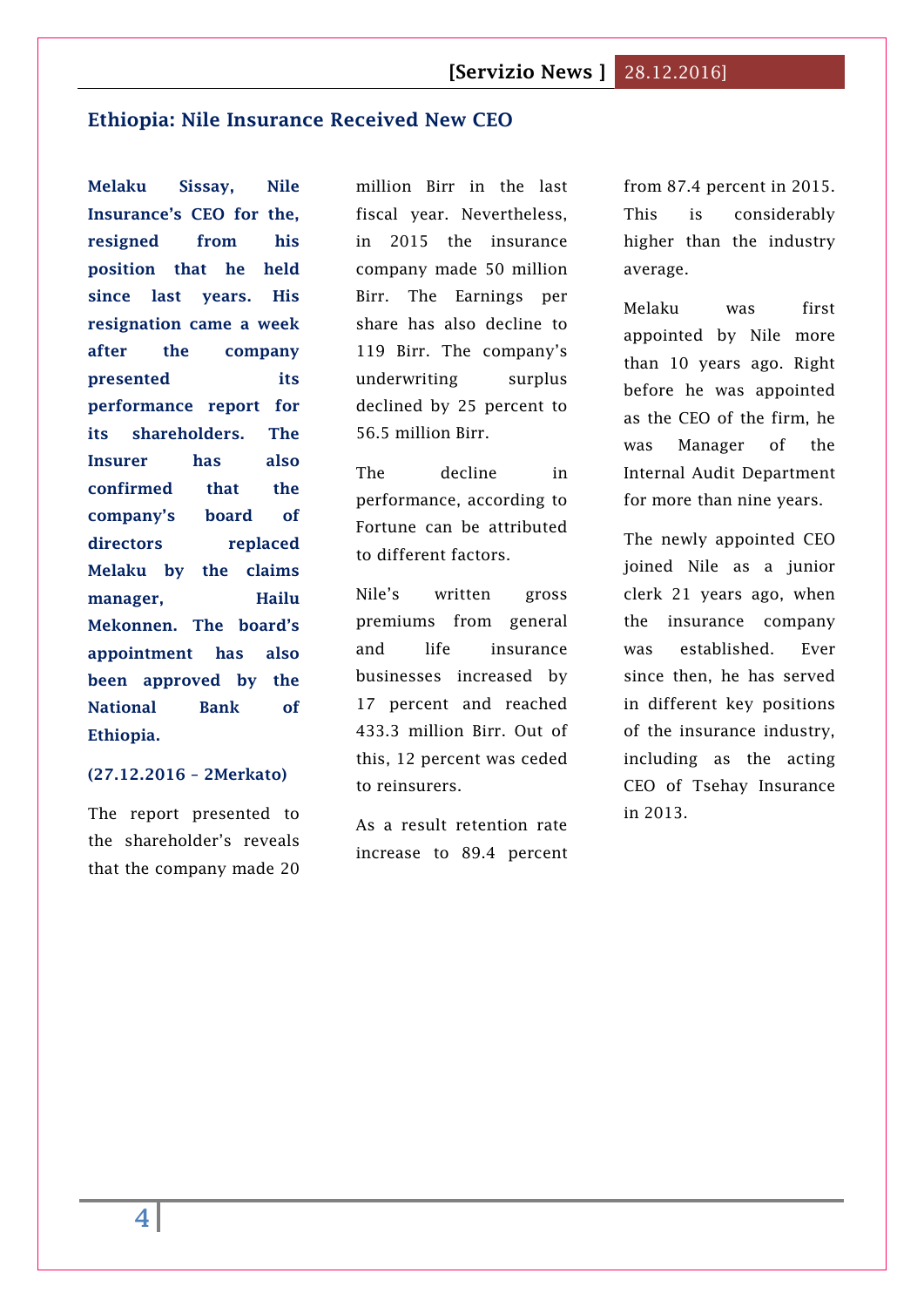#### <span id="page-4-0"></span>**[Ethiopia: Oromia Insurance Paid 380,000 Birr for Drought Damages](http://www.2merkato.com/news/alerts/4885-ethiopia-oromia-insurance-paid-380000-birr-for-drought-damages)**

**Oromia Insurance Company SC (OIC) disclosed it had paid a total of 380,000 Birr as compensation for farmers. The claims by the farmers were made following the drought Ethiopia experienced last year as a consequence of El Nino phenomenon.**

#### **(27.12.2016 – 2Merkato)**

The Insurer made the payment to 400 famers residing in 2 kebeles of East Showa Zone; Kemo Gerbi and Desta Ajata. In the same way, OIC paid close to a million Birr to farmers covered by PAA and JICA projects.

According to Capital, OIC sold 44,479 policies of Weather Index Crop insurance (WICI) in the current year. These policies will cover staple crops such as Teff, Maize and wheat in both projects. OIC is currently

operating in 48 kebeles with regard to WICI.

The minimum premium for the policies is 100 Birr and there is no upper limit to it. The farmers decide how many policies they want to purchase depending on the size of their farmland and productivity of the season.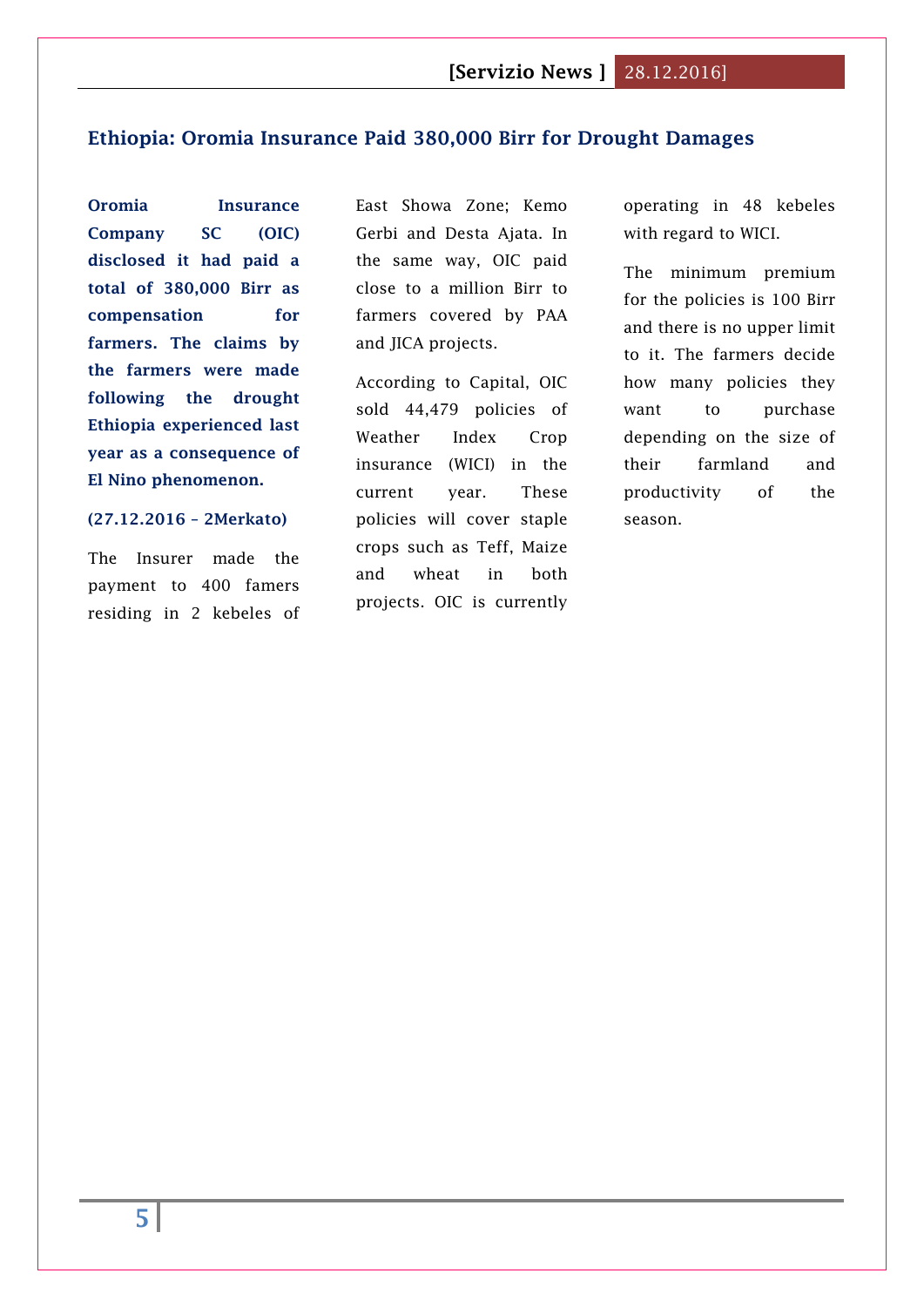#### <span id="page-5-0"></span>**[Ethiopia: Debub Global Bagged 52 Million Birr](http://www.2merkato.com/news/alerts/4887-ethiopia-debub-global-bagged-52-million-birr)**

Debub Global Bank S.C., one of the late entrants to the banking industry in Ethiopia, registered a 52 million Birr profit in the last fiscal year. The performance is a threefold compared to 2014/2015 fiscal year.

#### **(27.12.2016 – 2Merkato)**

The bank did not register profit in the first year of operation. However, in the next 2 years the bank made profits. Debub has

witnessed its income and foreign exchange dealings increasing significantly in the recent years. Earnings per share has also increased by 143 percent and reached 223 Birr.

Debub's president, Addisu Habba, explained the bank focused on 2 important matters to move the bank forward; efficiency in responding to operational shortcomings and

developing a long term strategic plan - to stay competitive in an ever changing banking industry.

In the past fiscal year, Debub also managed to increase its paid up capital to 177.2 million Birr from 127 million Birr. Nevertheless, this is 323 million Birr short of the minimum requirement the National Bank of Ethiopia has set for banks.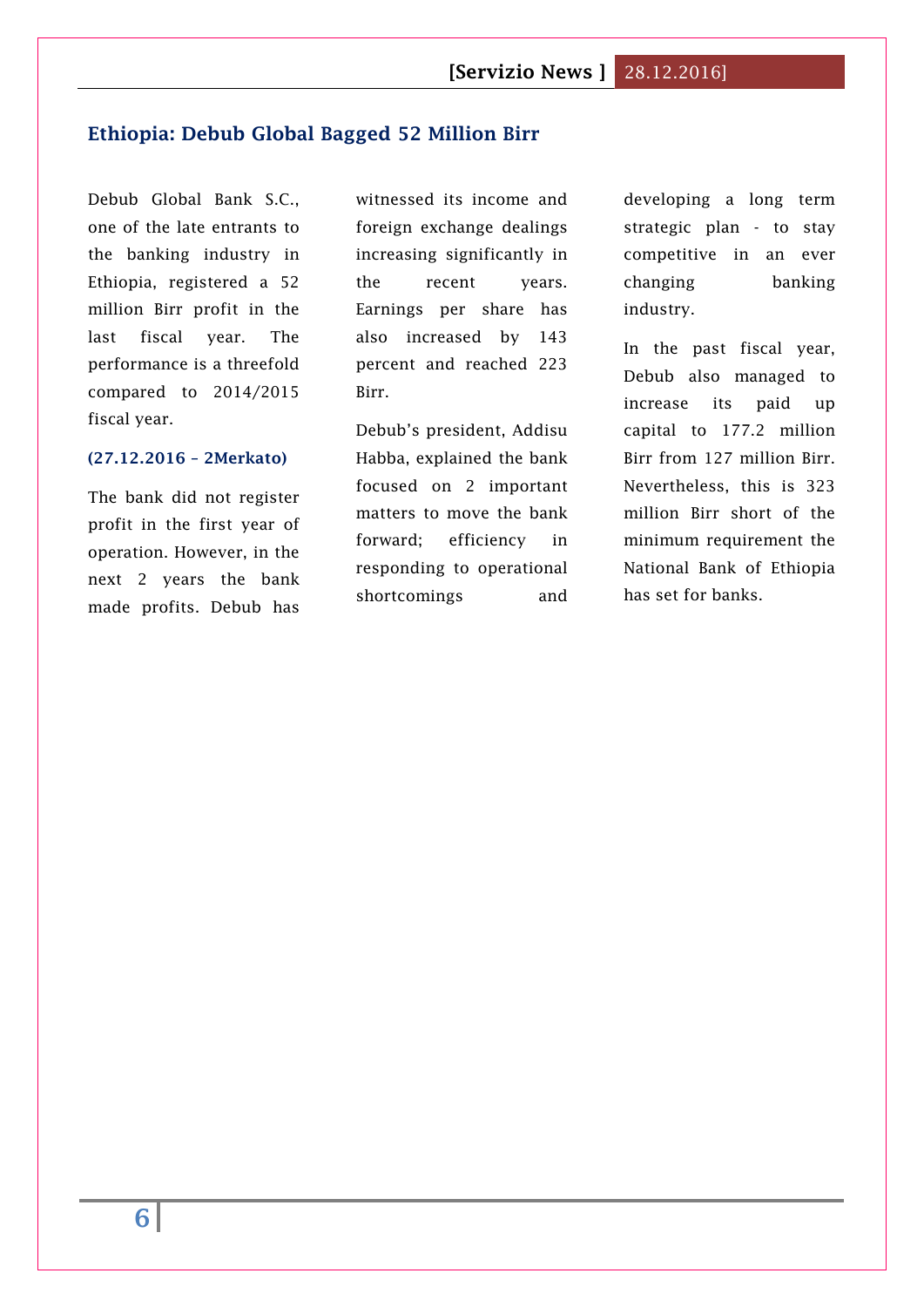# <span id="page-6-0"></span>**US [Company Partners With Defense Construction Enterprises](http://www.thereporterethiopia.com/content/us-company-partners-defense-construction-enterprises)**

**A United States infrastructure development firm, Legendary MegaCorp, has partnered with the Ethiopian National Defense Construction Enterprise and Construction Materials Manufacturing Enterprise to establish a new share company that will engage in the production of modern construction materials with an initial investment of 10 million dollars.**

# **(24.12.2016 – The Reporter)**

In a joint press conference held yesterday at the Sheraton Addis, executives of the three companies told local reporters that the new share company dubbed Legendary Defense Products will produce and supply modern construction technologies to the local booming construction sector. 51 percent of the Legendary Defense Products is owned by the American side while the remaining 49 percent share is owned by the Defense Construction Enterprise (DCE) and Defense Construction Materials Manufacturing Enterprise (DCMME).

The new share company plans to build construction materials manufacturing plants in Addis Ababa and regional towns. At the initial phase the company would build two production lines in the existing manufacturing facilities of the DCMPE.

Hector Reyes, founder and chairman of Legendary MegaCorp, said that his company decided to invest in Ethiopia as the country is one of the fastest growing economies in Africa. Reyes said that the construction technologies that the new company would introduce would save 20-30 percent project cost and 40 percent on construction time. He said that his company has researched and confirmed that that the defense enterprises were the perfect local partner to introduce their new construction materials and methods to the greater Ethiopian market due to their high

level of expertise and credibility in the region.

Welday Berhe, general manager of DCE, told local journalists that his enterprise is engaged in construction of buildings and very challenging road construction projects. "We use conventional construction technologies and by partnering with Legendary MegaCorp we hope to have modern techniques and advanced materials to save time and budget while providing a superior product outcome to the end users of the facilities," Wolday said.

Mebratu Lemlem (Capt.), general manger of DMCE, expressed his firm belief that his enterprise would benefit from technology and knowledge transfer.

Reyes said that the new share company would supply modern construction materials to the vast housing development projects in Addis Ababa.

Legendary MegaCorp was created to facilitate holding company operations for several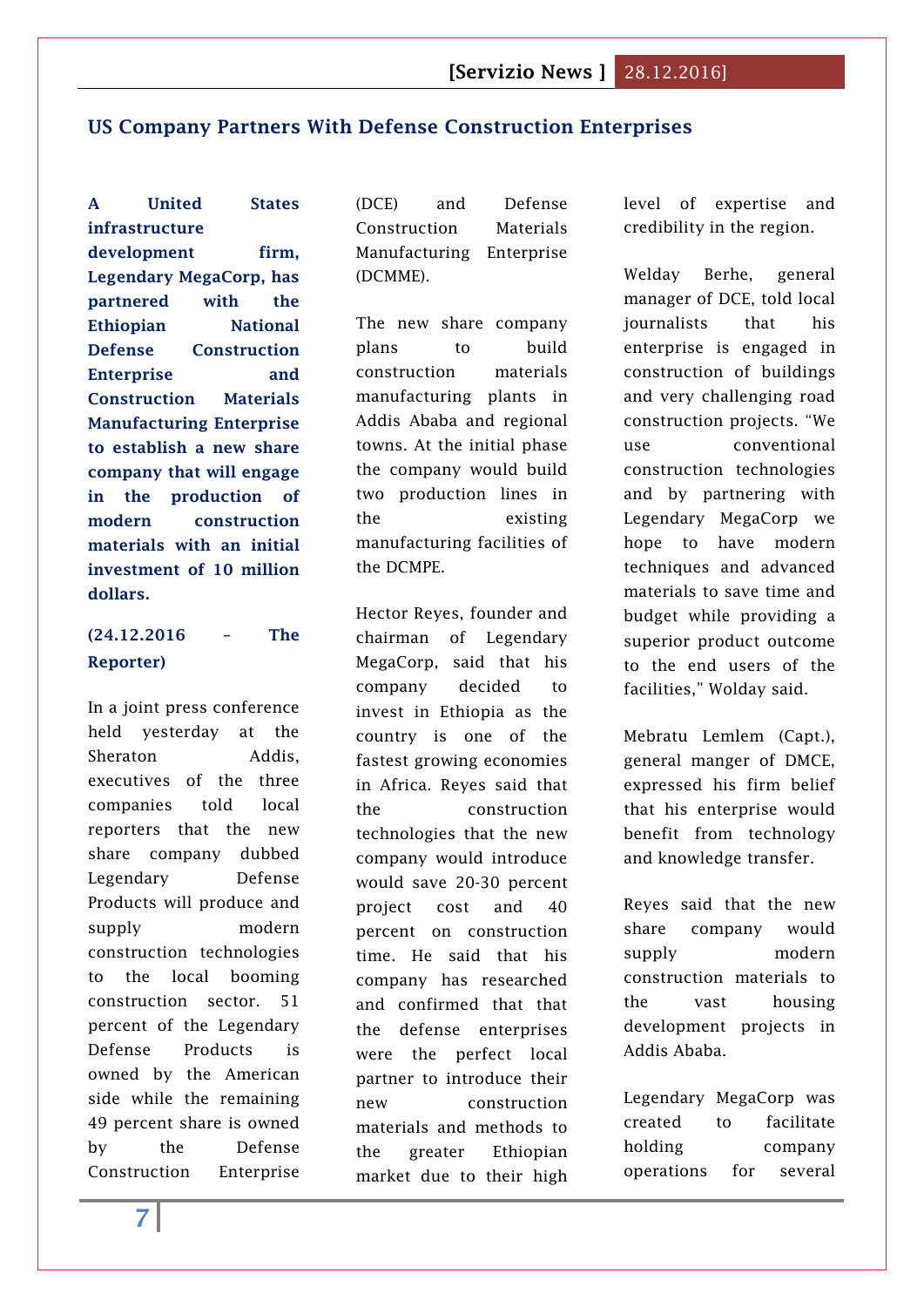privately held vertically integrated business units which leverage transformational technologies and advanced material sciences into profitable ventures and partnerships. The company is an international development firm specializing in the financing, design, build and operation of medium to large scale infrastructure development projects within the public and private sector.

DCE and DCMME were reestablished in 2010 by Council of Ministers as public enterprises under a supervising authority, the Ministry of Defense. The authorized capital of both enterprises is 1.3 billion birr out of which 777,634,298 birr is paid up in cash and in kind. The annual turnover of the enterprises exceeds 2.2 billion birr.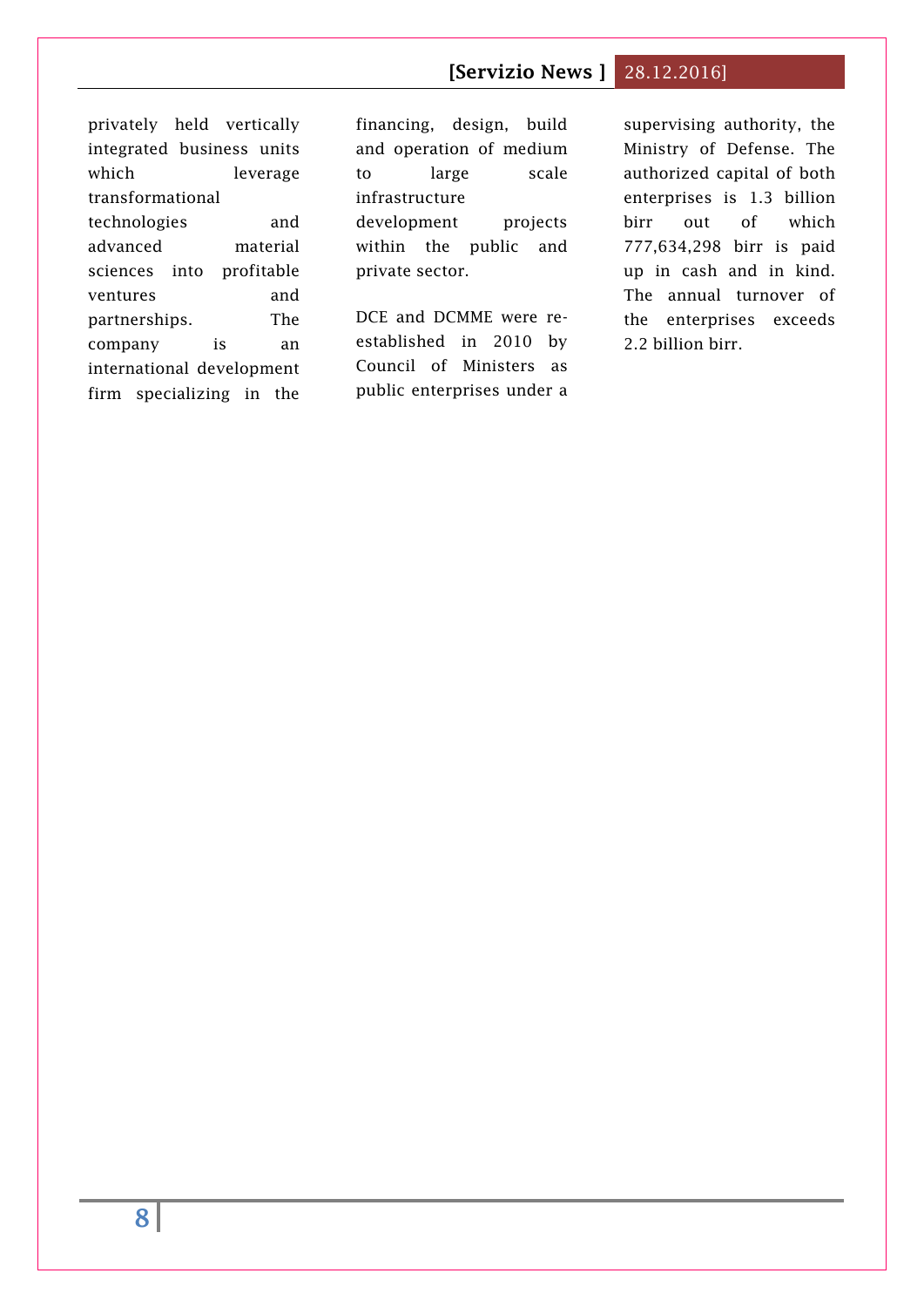#### <span id="page-8-0"></span>**[Ethiopia Saves 2.6 Billion Birr Form Fertilizer Purchase](http://www.thereporterethiopia.com/content/ethiopia-saves-26-billion-birr-form-fertilizer-purchase)**

**The Ethiopian Agricultural Business Corporation on Thursday announced that it saved 2.6 billion birr from fertilizer purchase for the 2017 harvest year.**

# **(24.12.2016 – The Reporter)**

Briefing local reporters in his office CEO of Ethiopian Agricultural Business Corporation, Kefyalew Berhnau, said that the corporation, which was established a year ago amalgamating five state enterprises, has purchased 936,430,000 tons of fertilizer at a cost of 290 million dollars (6.4 billion birr). Compared to last year's purchase the corporation saved 119 million dollars (2.6 billion birr). Kefyalew said the cost reduction was achieved by making amendments on the procurement procedure, increasing efficiency in procurement, bank procedures (letter of credit process) and bidding process.

Kefyalew said previously the government used to buy different fertilizers through agents. However, the Ethiopian Agricultural Business Corporation amended the bid document and allowed fertilizer manufacturers to directly participate in the bid. "This has enabled us to get better or lower prices. We also floated the tender early. We hired transporters through open bid that haul the fertilizer from ports to different parts of the country. So, by allowing producers to participate in the bid and increasing our efficiency we managed to save 119 million dollars. The fuel price decline has also contributed to the cost reduction," Kefyalew said.

According to Kefylaew farmers would get the fertilizer with lower prices this year. "Farmers would have 250-300 birr discount per quintal of fertilizer. This is a big amount," he said.

Kefyalew pointed out the need to cut down the long supply chain in the fertilizer market to secure the products at lower prices.

Eighty five percent of the Ethiopian 100 million population depend on farming. Last year the Ethiopian government purchased 852,400,000 tons of fertilizer valued at 385 million dollars. The price does not include transportation, bank and insurance costs.

This year the Ethiopian Agricultural Business Corporation would buy a total of 1.2 million tons of fertilizer at a cost of 400 million dollars (nine billion birr). The fertilizer demand is on average growing at a rate of 20 percent. Out of the total 1.2 million tons of fertilizer required this year 935,430 tons has been already purchased through an open international tender.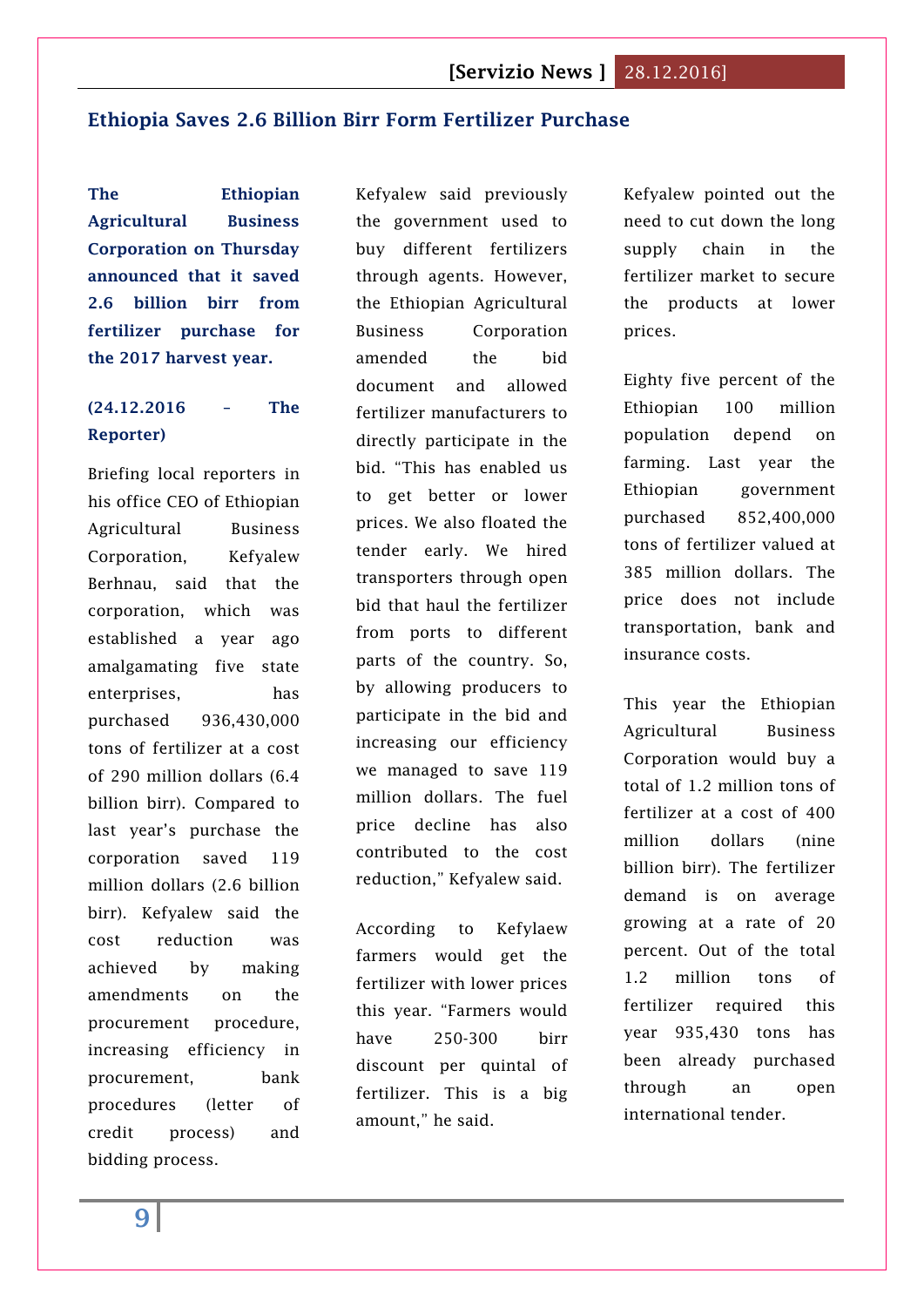Urea (350,000 tons), NPs (193,000 tons), NPS Boron (338,000 tons) and NPS Zinc and Boron (54,430 tons) were purchased. The remaining amount will also be purchased once the corporation opened letter of credits.

Kefyalew told *The Reporter* that the Moroccan fertilizer giant, OCP, would supply 70 percent of the country's fertilizer demand. The remaining 30 percent is bought from various international fertilizer producers.

Global leader in the phosphate industry, OCP Group, has partnered with the Ethiopian government aiming to build a 2.5 billion-dollar fertilizer plant in the eastern part of Ethiopia, near Dire Dawa town. Stretched on

100 acres of land, the plant would have an annual production capacity of 2.6 million tons of fertilizer.

Kefyalew said that at the moment two vessels are unloading fertilizer at the Port of Djibouti and the third Vessel carrying fertilizer will soon arrive in Djibouti. He said due to the congestion at Djibouti port the government of Ethiopia is looking at alternative ports. "We are looking at Port Berbera of Somaliland and Port Sudan. Particularly Port Sudan is viable to import fertilizer to the northern part of our country," Kefyalew said.

As part of this effort a vessel carrying 50,000 tons of fertilizer will arrive at Port Sudan in the coming few days.

Kefyalew said that the country would continue importing fertilizer until it builds its own fertilizer plants. "The government is looking at various options. One of the options is attracting foreign fertilizer giants who have interest in investing in partnerships or by themselves. There is also an initiative to build fertilizer factories locally by the government," Kefyalew said.

The Ethiopian Chemicals Corporation is tasked with building five fertilizer plants. However, Kefyalew said the main contractor, the Ethiopian Metals and Engineering Corporation, did not advance the project as planned.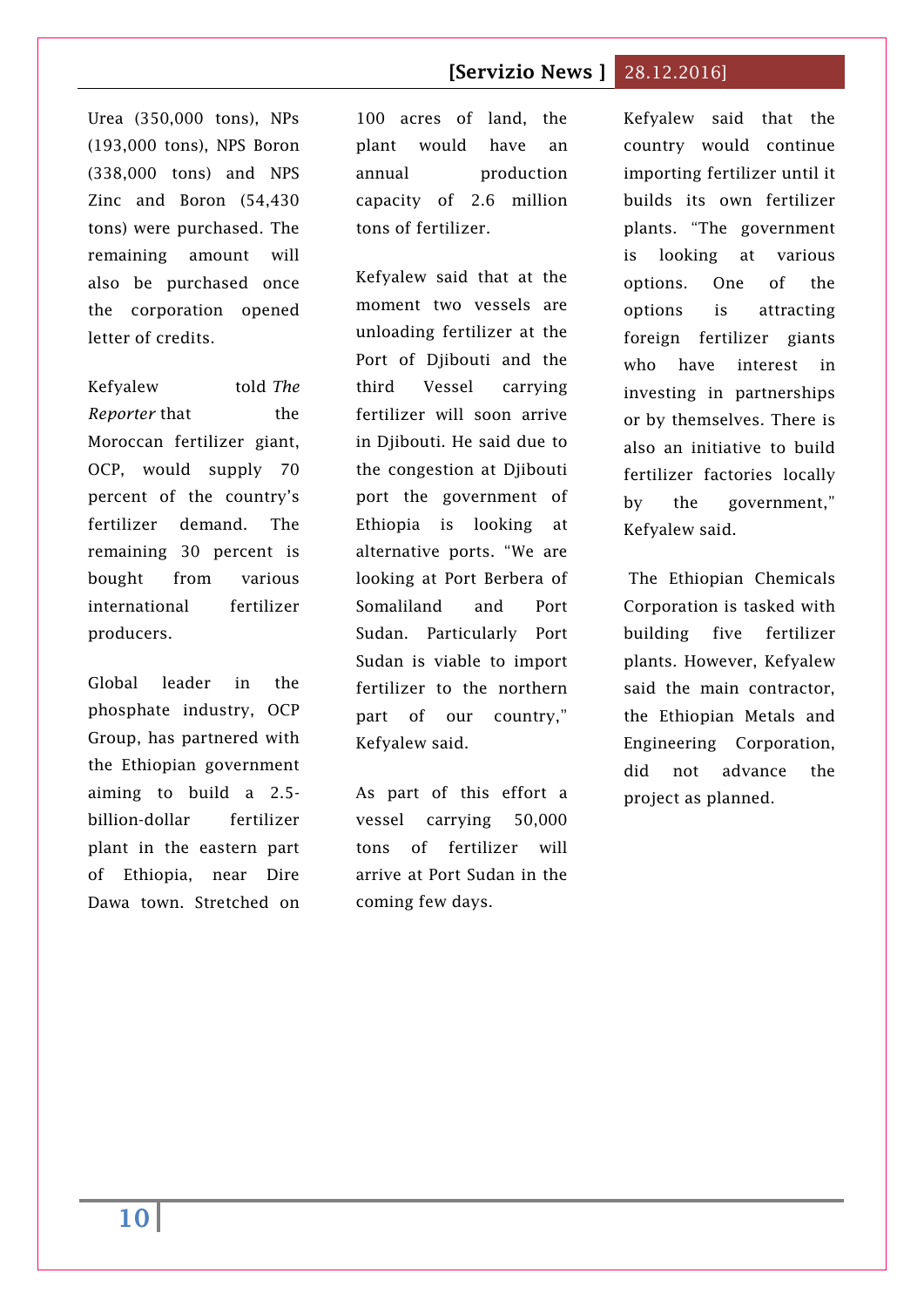#### <span id="page-10-0"></span>**[Bole International Airport Expansion Takes Shape](http://www.thereporterethiopia.com/content/bole-international-airport-expansion-takes-shape)**

**The Addis Ababa Bole International Airport passenger terminal expansion project is 40 percent completed.**

# **(24.12.2016 – The Reporter)**

The Ethiopian Airports Enterprise (EAE) launched the expansion project in January 2015. The project includes the expansion of Terminal 1 and 2 and the construction of a new VIP Terminal. The expansion project aimed at building a new terminal with a floor area of 74,000sqm. The existing terminal has a floor area of 30,000sqm. The new terminal will have three floors—arrival, departure and ground floor. The expansion of Terminal 2 is being undertaken on the left and right side of the existing Terminal 2. On the right side Terminal 2 will be expanded and connected to Terminal 1 (old terminal) where regional and domestic flight passengers are hosted. The VIP saloon is also located in Terminal 1.

The new modern VIP Terminal will be built on the far right side of Terminal 2 or next to Terminal 1. A bridge and modern car parking is also part of the giant expansion project under way at a cost of 345 million dollars, a loan funneled by the Export Import Bank of China (EXIM Bank of China).

The new terminal is designed by a renowned Singapore architectural firm CGP while the Chinese construction firm, CCCC, is the contractor. ADPI, a French company, is the consultant of the project.

The existing main terminal, which was inaugurated in 2003, has a designed capacity of handling 6 million passengers per year. Due to the increasing passenger traffic the terminal is now handling 8.5 million passengers and the airport is congested in peak hours. When the expansion project is completed the airport can handle 22 million passengers, yearly.

Hailu Lemu, chief engineer of the project, told *The Reporter* that 40 percent of the expansion project is completed as of December 11. Hailu said 98 percent

of the concrete work is completed and the steel structure work is being undertaken. "Forty percent of the steel structure work is completed. We will soon launch the curtain wall work and then start the electro mechanical work," Hailu said.

Hailu said that various airport specialized equipment like baggage handling system, fire fighting system, boarding bridges and access control system are being manufactured and assembled in the UK and China. "After completing the curtain wall and roofing work we will start the electro mechanical work," Hailu told *The Reporter*.

The terminal will have a large shopping area, café and restaurants, business class lounges, IT center and offices.

The expansion project is scheduled for completion for January 2018. Tsegaye Gebreab, deputy head of the expansion project office, told *The Reporter* that the passenger terminal expansion work is being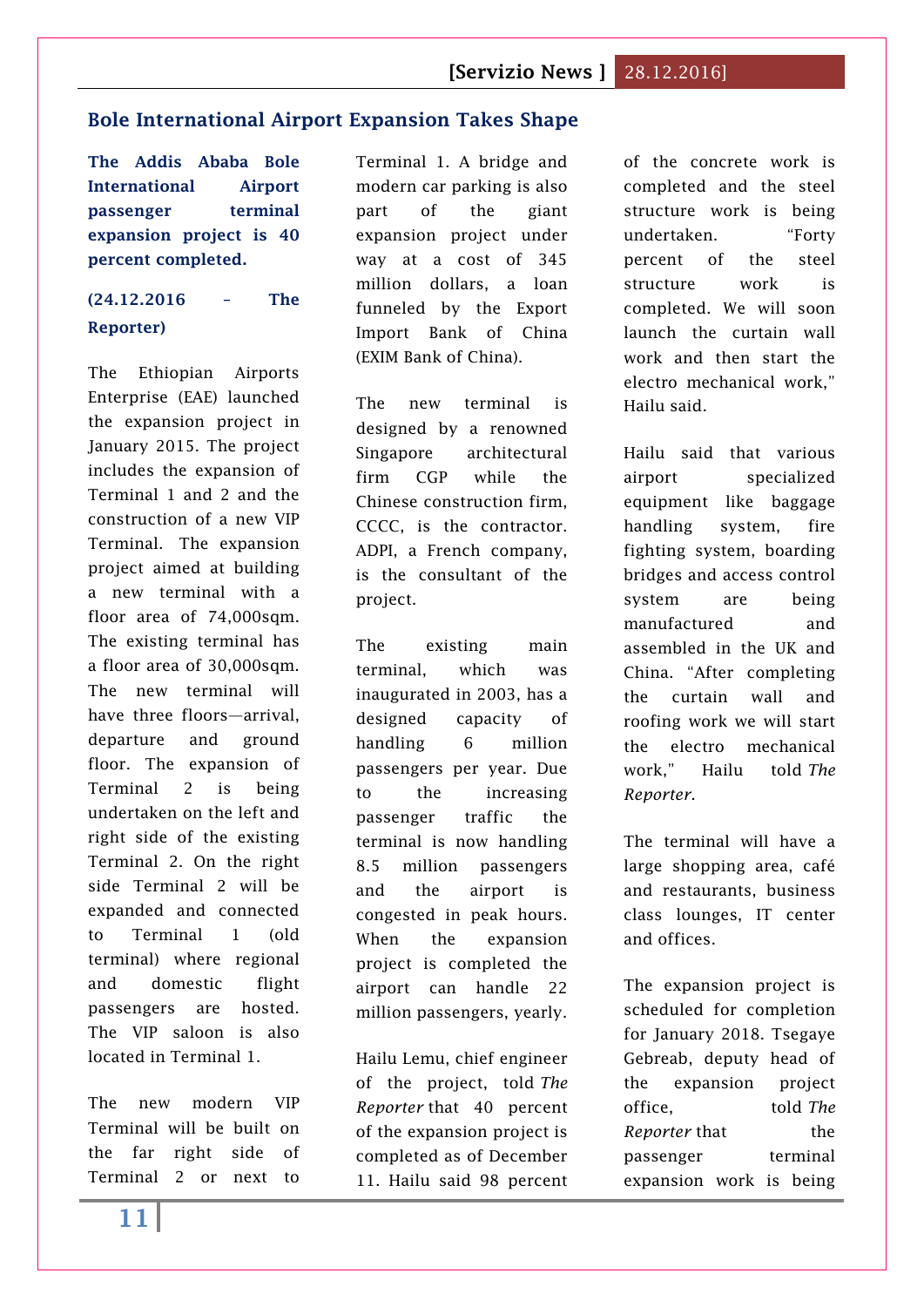undertaken in accordance with international airport construction standards. "The terminal can withstand earthquakes and fire accidents to a certain degree. The quality of all the construction materials is inspected. For instance, the building blocks are fire rated in China," Tsegaye said.

Wondim Teklu, communication director with EAE, told *The Reporter* that when completed the terminal will be able to comfortably handle the growing

passenger traffic for ten years. Wondim believes that the expansion project will make the Addis Ababa Bole International Airport one of the leading airports in Africa. The passenger traffic is growing at a rate of 22 percent on average. The domestic passenger traffic alone is growing by 22 percent, yearly. "This is directly related to the country's fast economic growth. The expansion project would augment the growth of the national airline," Wondim said.

Currently, EAE is undertaking five airport development projects in the regional towns. The enterprise would soon inaugurate Semera, Jinka, Shire, and Robe airport projects. "The private airlines engaged in general aviation sector can also benefit from the ongoing airport development projects in the country," Wondim said.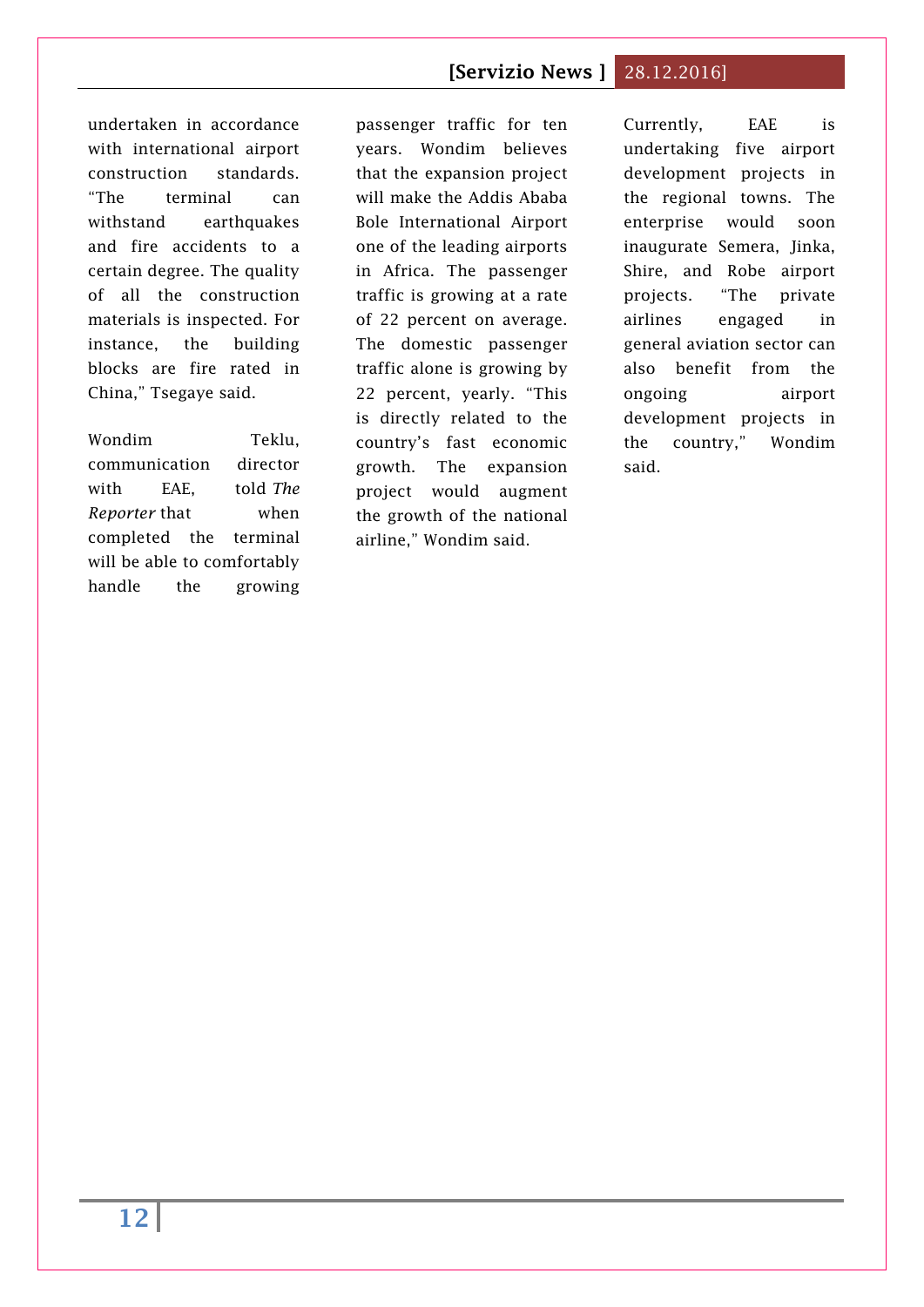# <span id="page-12-0"></span>**[Firm To Commercialize Animal Feed, Pesticide Extracted From Abyssinian](http://www.thereporterethiopia.com/content/firm-commercialize-animal-feed-pesticide-extracted-abyssinian-mustard)  [Mustard](http://www.thereporterethiopia.com/content/firm-commercialize-animal-feed-pesticide-extracted-abyssinian-mustard)**

**Privatized eight years ago, the Ethiopian Spice Extraction Factory, now owned by a local entrepreneur is set to commercialize animal feed and pesticide extracted from a toxic plant seed technically known as Abyssinian mustard, an Ethiopian mustard variety, or locally termed as Senafich.**

# **(24.12.2016 – The Reporter)**

In an effort to substitute the cost of animal feed that is believed to constitute some 70 percent of the poultry farms' investment, the new extract dubbed, "Detoxified and Defatted Ethiopian Mustard Mill" is said to have a competitive leverage and potential to reduce protein deficiencies sustained in the livestock and poultry sector. This in turn has a negative effect on the productivity of both the livestock and poultry industries in Ethiopia.

Feleke Sibhatu, general manager of Ethiopian Spice Extraction PLC, told *The Reporter* that firms that extract and process oil out of *Abyssinian mustard* for long have been dumping the expeller cake, which the spice extracting firm is now using to develop marketable animal feed and pesticide in bulk. By Feleke's estimates, most of the oil crushing houses in Ethiopia that process and extract oil from mustard have been dumping 400,000 to 500,000 quintals of expeller cake, annually. In some remote cases, the byproduct has been used as fuel.

Due to its toxicity and anti-nutritional elements, the expeller cake was not considered as an essential byproduct so far, Feleke explained.

After years of research, Feleke, who is an economist and a chemical engineer by profession, has managed to synthesize the expeller cake as a major source of input to process animal feed. The research team Feleke led also found out that the toxic nature of the mustard cake is potentially viable to process and manufacture pesticides suitable for farmlands is progressing for large scale manufacturing in the foreseeable future.

During a poultry sector meeting which was held on Wednesday, the new alternative feed which is said to have some 46 percent protein has received a warm welcome by the feed experts and poultry farm owners. Yet, the company has been urged to ensure quality and adequate supply of the detoxified and defatted feed to the sector. The company is processing to obtain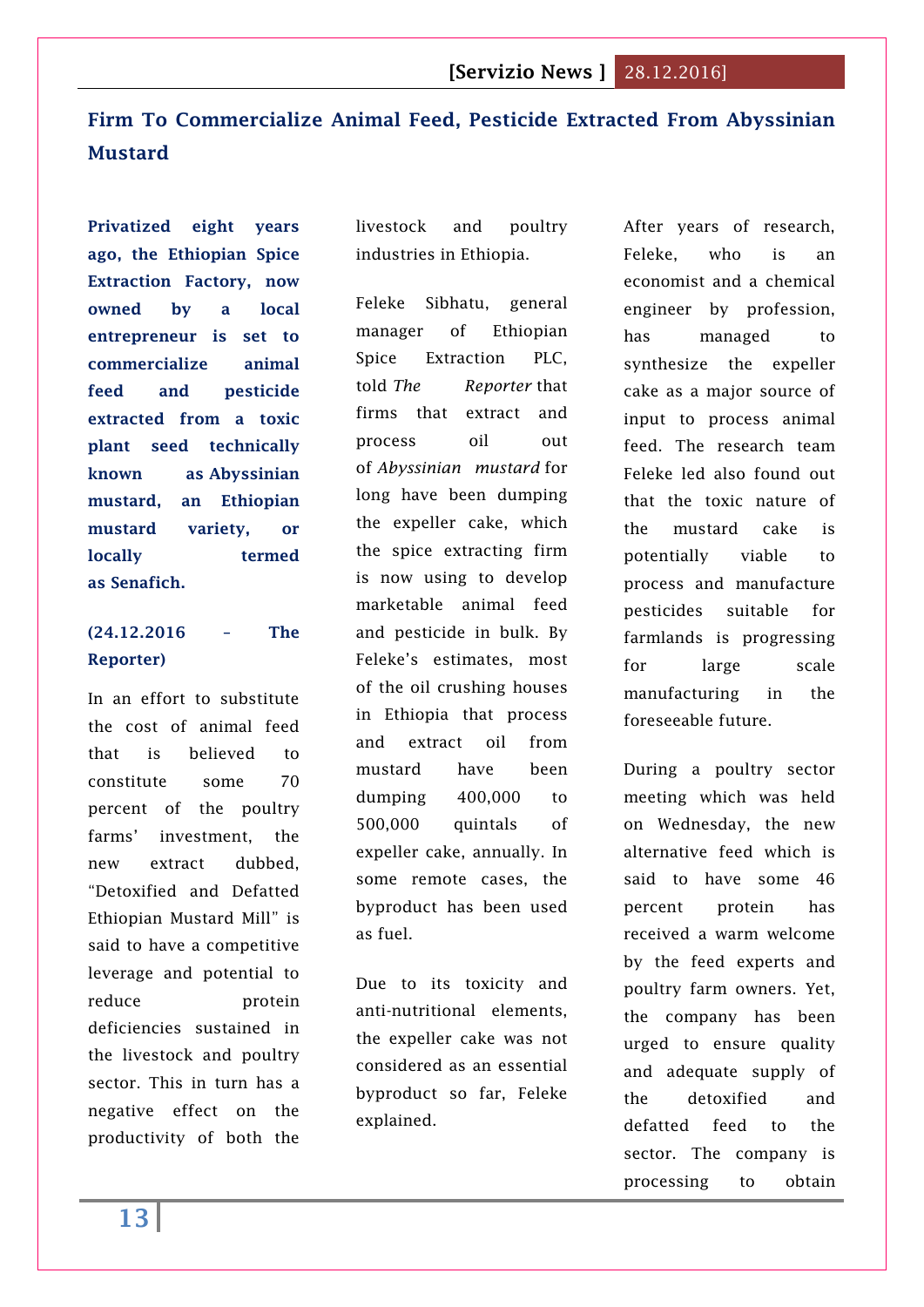# patent right and register the two products in the country's Veterinary Drugs and Feed Administration and Control Authority soon.

Ethiopian Spice Extraction Factory is one of the sister companies owned and managed by Akalu Geleta, who also have stakes in Akakas Logistics PLC, one of top logistics company in Ethiopia, Ertale Salt Work PLC, a salt mining company in Afar region, Solutions PLC, a modern stone crushing plant around Addis and

Essential Farm, a 450 hectare commercial farm that cultivates both maize and soy beans. The Spice Extraction Factory produces edible oil and wheat flour in addition to processing different varieties of spices.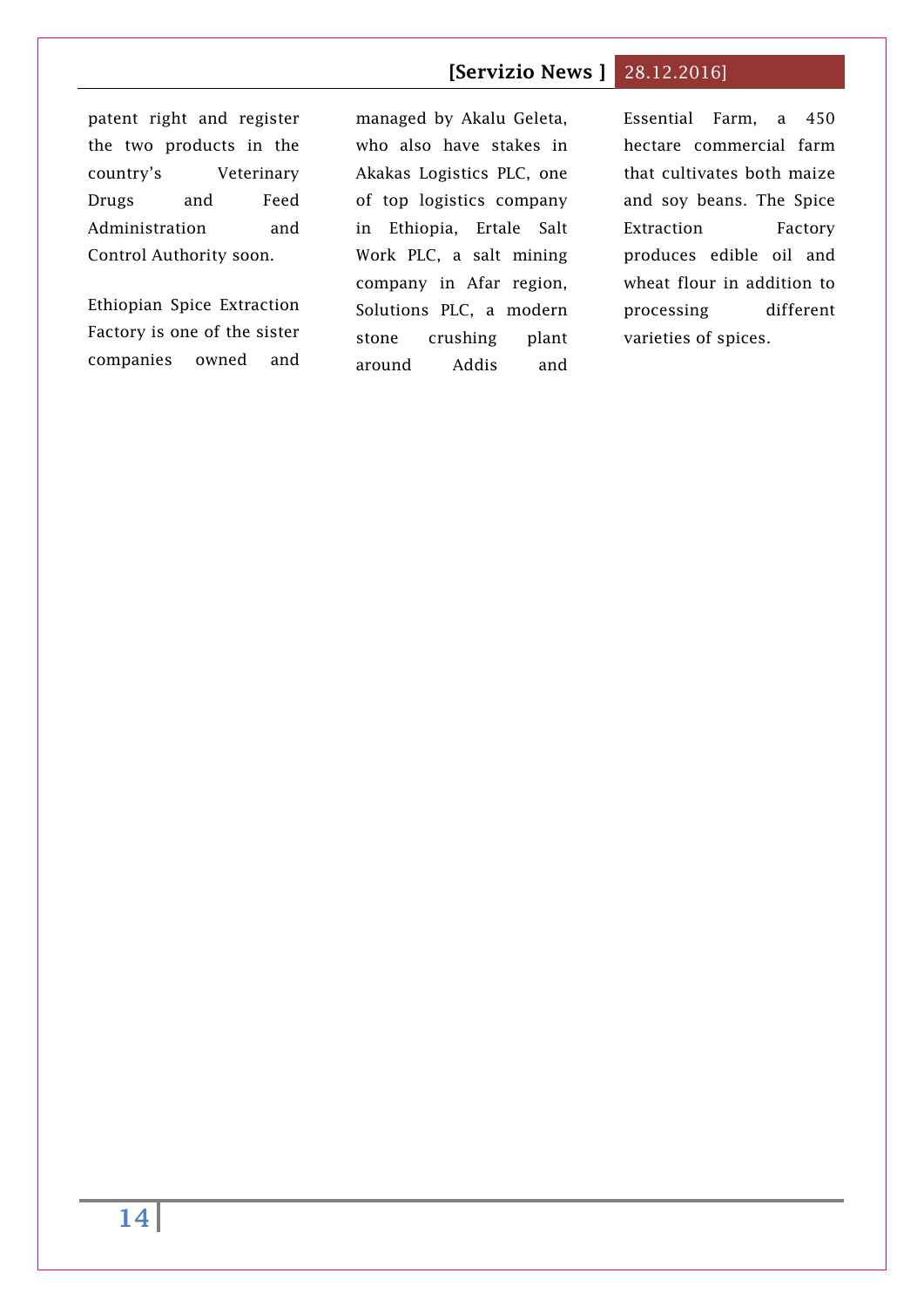#### <span id="page-14-0"></span>**[Pulp, Paper Factory To Be Set Up With USD 60 Mln](http://www.thereporterethiopia.com/content/pulp-paper-factory-be-set-usd-60-mln)**

**A newly-established joint venture Purewood Pulp, Paper and Packaging PLC is said to have invested USD 60 million to set up a manufacturing plant on a 68,000sqm plot located inside the Eastern Industry Zone, the first Chinese built and owned industrial park in the country.**

#### **(24.12.2016 – The Reporter)**

Mahir Ismail, general manager of Ismail Ture Business PLC, the local partner of the joint venture with 45 percent share, told *The Reporter* that the new pulp factory will have an installed capacity of manufacturing 10,000 tons of toilet paper, 15,000 tons of Kraft paper and 7,500 tons of cartons per year. According to Mahir, the pulp, paper and packaging project is said to utilize recycled papers, bagasse (sugar cane residue) and pulp as input raw materials. The ultimate target of the project will be directed towards manufacturing jumbo roll pulp and papers with a possible expansion to printing papers. Out of the 68,000sqm plot, currently, the 38,000sqm has been acquired from the Eastern Industry Zone management with a land lease agreement worth 15 million birr, Mahir said. The rest of the land is expected to be handed over once the Industry Zone finalizes the expansion project it has been undertaking. Planned to be operational in 11 months' time, the pulp and paper manufacturer is expected to export 35 to 40 percent of the total production. The Chinese Neo Glory is the majority shareholder of the pulp and paper company that would employ state-ofthe-art the technology in the field.

Ismail Ture Business (ITB) has been in the import and export, wholesale and distribution, and cement manufacturing sector since 1976. Until consolidated in 2013 to form ITB, Ismail Ahmed

Ture and Sara Ismail Ahmed were the two sister companies engaged in running the family line of business for a while. ITB solely imports and distributes products of major Chinese companies such as Excellent, Yong Fa, Safewell (maker of fire proof safe boxes and filing cabinets), Wipro brands, Kama diesel generators and the like. In addition to the pulp and paper factory, IBT is contemplating to set up a recycling plant via its sister company, ECOTOPIA Recycling Industries PLC. The plant is said to recycle waste tires and plastics and to produce diesel that can be utilized as furnace oil, carbon black, steel wire and gas fuel. Accordingly, the 180 million birr project is nearing completion of its construction phase. At the launch of operations, the project will contribute by substituting some three percent of the country's fuel consumption.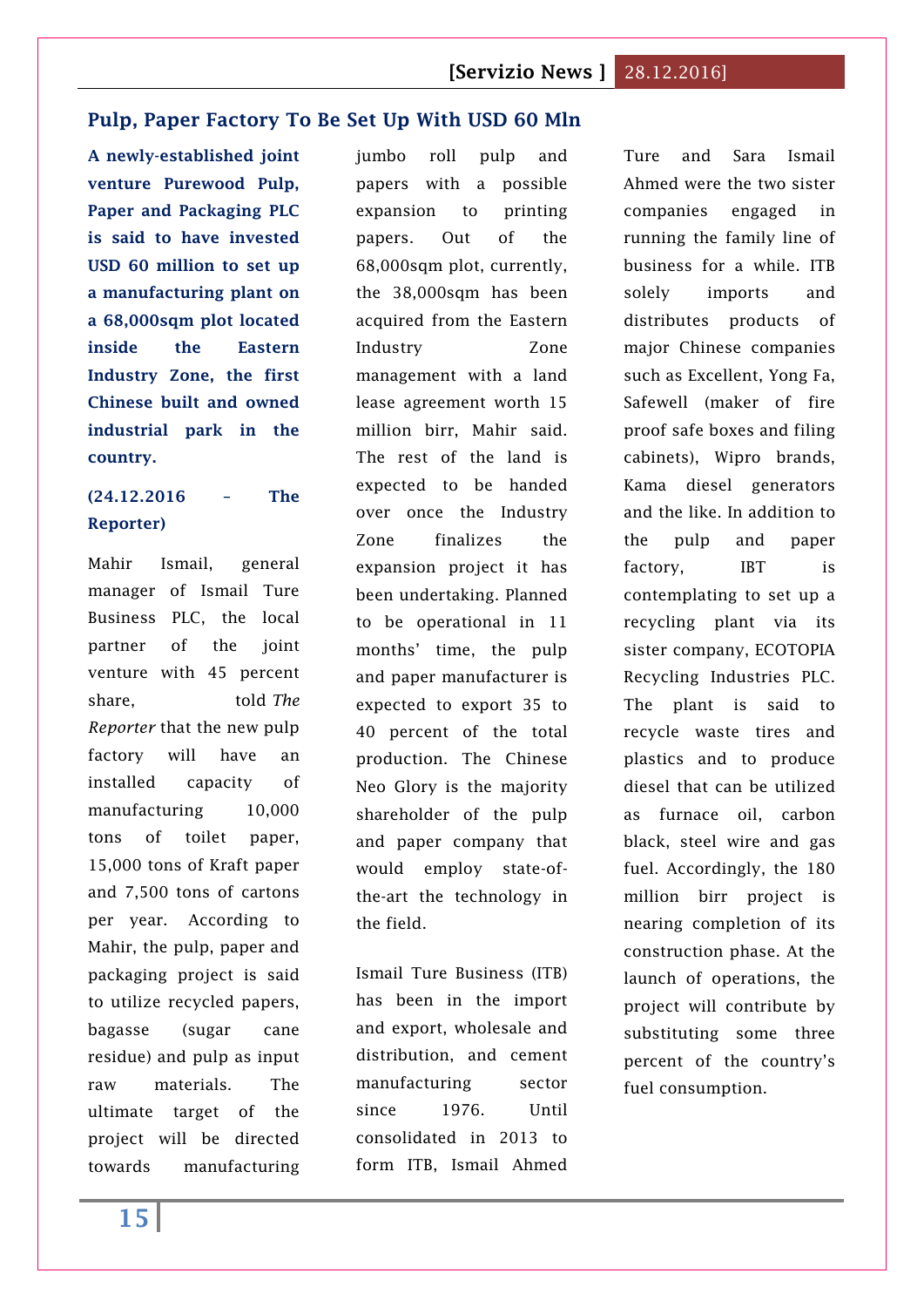#### <span id="page-15-0"></span>**[Disease Haunts Poultry Farms](http://www.thereporterethiopia.com/content/disease-haunts-poultry-farms)**

**During a forum organized by the Ethiopia-Netherlands Trade for Agricultural Growth (ENTAG) held on Wednesday, poultry farms have expressed concern over the prevalence of severe chicken disease and the debilitating shortages of vaccines and effective drugs to combat the spread of diseases in the country.**

# **(24.12.2016 – The Reporter)**

According to Fenta Terefe (PhD), president of the Ethiopian Poultry Producers and Processors Association, the inaccessibility and minimal-efficacy of drugs and vaccines have been challenging the sector recently. Troubled by the emerging globally recognized chicken diseases such as Marek's and Gumbaro, some poultry farms in Ethiopia were forced to suspend their operation and close down their businesses, Fenta said.

For instance, Qelebet Agro-industry is one of the poultry farms which has fallen victim to the prevalence of chicken diseases and was forced to close down its operation since it has lost all of its parent stocks (the original chicken stock from which all chicken in a poultry farm are bred), Fanta said.

According to literature, Marek's disease is a highly contagious viralneoplastic disease mostly found in chickens. It is named after József Marek, a Hungarian veterinarian. Occasionally, it is caused by an alpha herpesvirus known as 'Marek's disease virus'. Gumboro disease, on the other hand, is a viral disease affecting young chickens having a worldwide prevalence which have entered into Ethiopia a decade ago.

According to the Ethiopian Veterinary Drugs and Feeds Administration and Control Authority, some 40 importers have been licensed to import various vaccines and drugs. However, Fenta argues that only one importer is currently active in the supply chain supplying most sought after vaccines. Considerable shortage is hampering the business activities of

commercial poultry farms in the country, Fenta said. Fenta called on agencies to work on resolving the problem and should ensue sustainable supply of pharmaceuticals to the sector.

Essayas Gelaye (DVM), Research and Work Process Owner at the National Veterinary Institute (NVI), said that the shortages of vaccines and drugs in the country is not that severe as amplified by the poultry farms. Admitting that there are some shortages in the availability of Marek's disease vaccines, NVI said that it has been able to develop 22 drugs and vaccines which are also applicable to the wider livestock sector.

According to Fenta, currently, some 200 commercial poultry farms in addition to huge number of smallholder farmers are engaged in the business. The annual production, the commercial farms generate is estimated to reach at 2.3 million chickens in the country. Five years ago, half of the stated amount was produced; much of the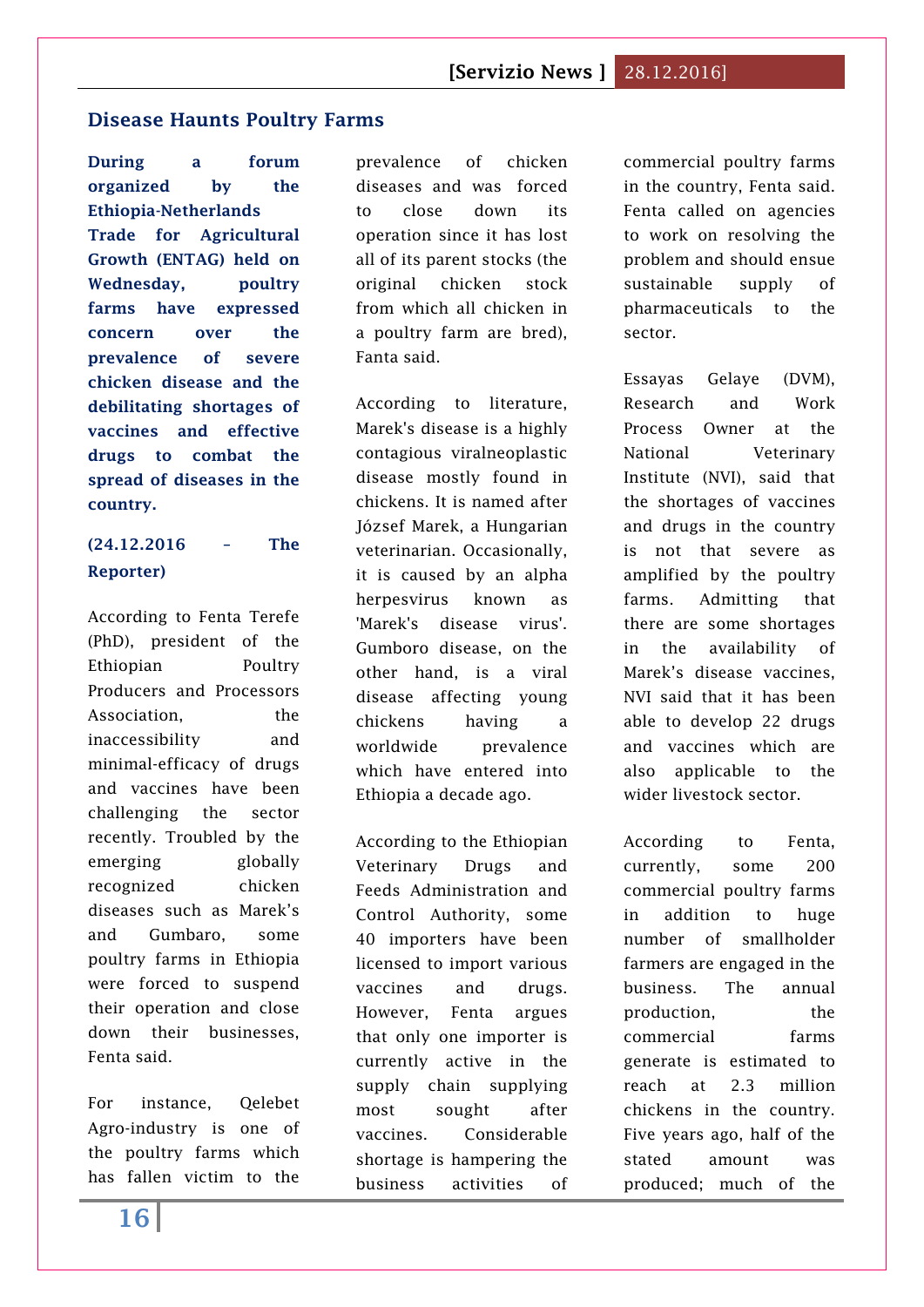|                                                          | <b>[Servizio News ] 28.12.2016]</b> |
|----------------------------------------------------------|-------------------------------------|
| growth is owed to the fast<br>food<br>evolving<br>chains | businesses across urban<br>centers. |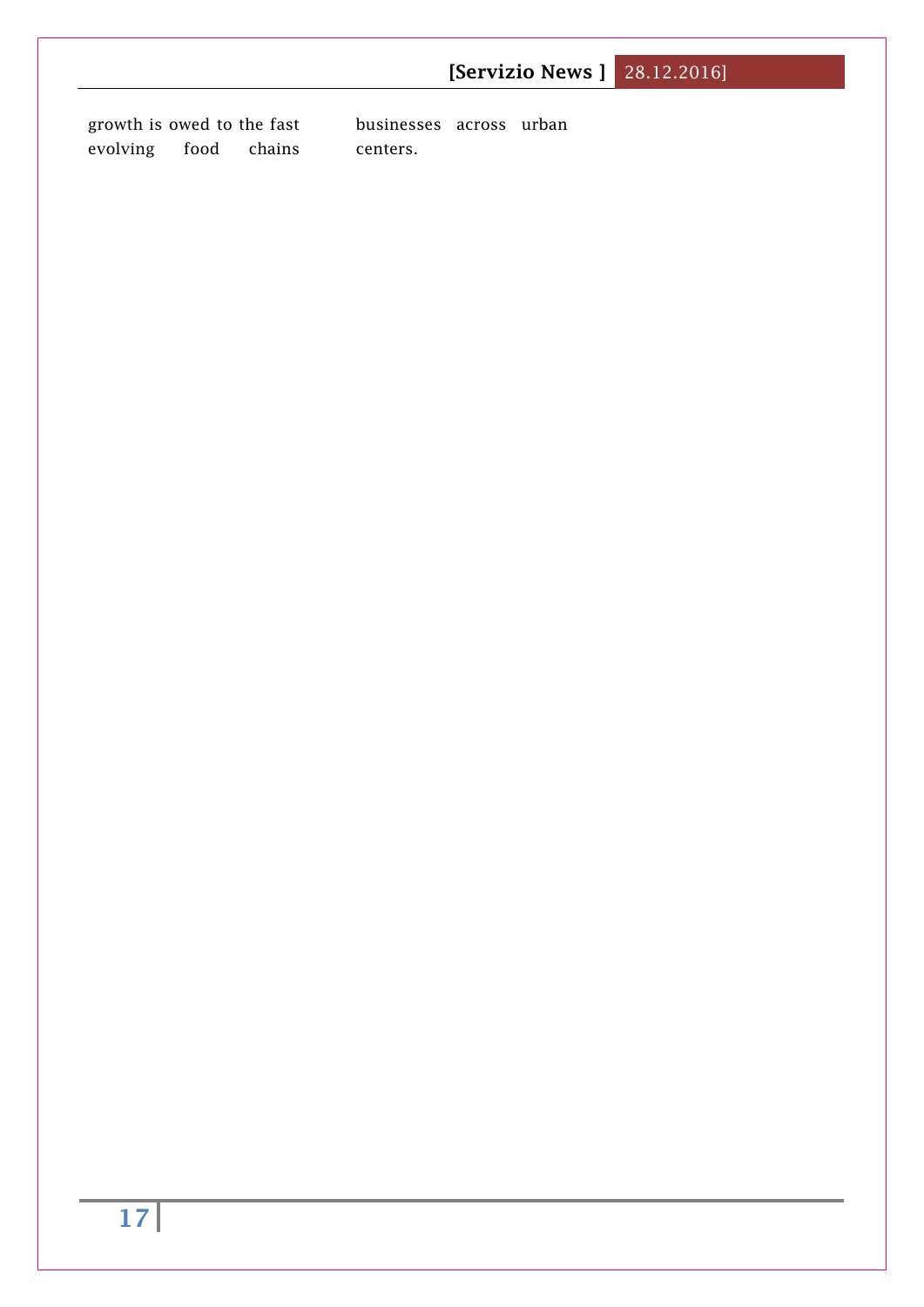

<span id="page-17-0"></span>**S. Sudan rebels detain county commissioner, confiscate money**

**South Sudan rebels arrested a senior government official who flew into the armed opposition controlled area without permission, multiple sources and officials told Sudan Tribune Tuesday.**

# **(27.12.2016 – Sudan Tribune)**

Gatkoi Beliew Doar, the Nyal county commissioner was reportedly arrested after his chartered plane landed in the rebel territory.

A close ally of South Sudan president, Salva Kiir, Doar had flown into his home town in Payinjiar county, located in the oilrich Unity State.

Accompanied by his wife, the commissioner was immediately disarmed by the rebels when the plane landed at Ganyiel airstrip.

The rebel-appointed commissioner of Payinjiar country, Brig. Gen. John Tap Puot confirmed Tuesday's arrest of the government official.

He further said the armed opposition forces confiscated from the Nyal county commissioner three boxes that contained South Sudanese Pound (SSP), claims Sudan Tribune could not easily verify.

Unconfirmed reports indicate that Doar was in Ganyliel to sensitize the population on the 2015

peace agreement and to encourage people in the area to support First Vice-President, Taban Deng Gai.

Some reports have also suggested that members of parliament from Payinjiar county in the newly-created Liech state and those allied to newly appointed first vice president, were behind the move to struck another peace deal with the armed opposition forces in the area.

Payinjiar county remains one of the armed opposition's major strongholds, despite several attempts by government to recapture it.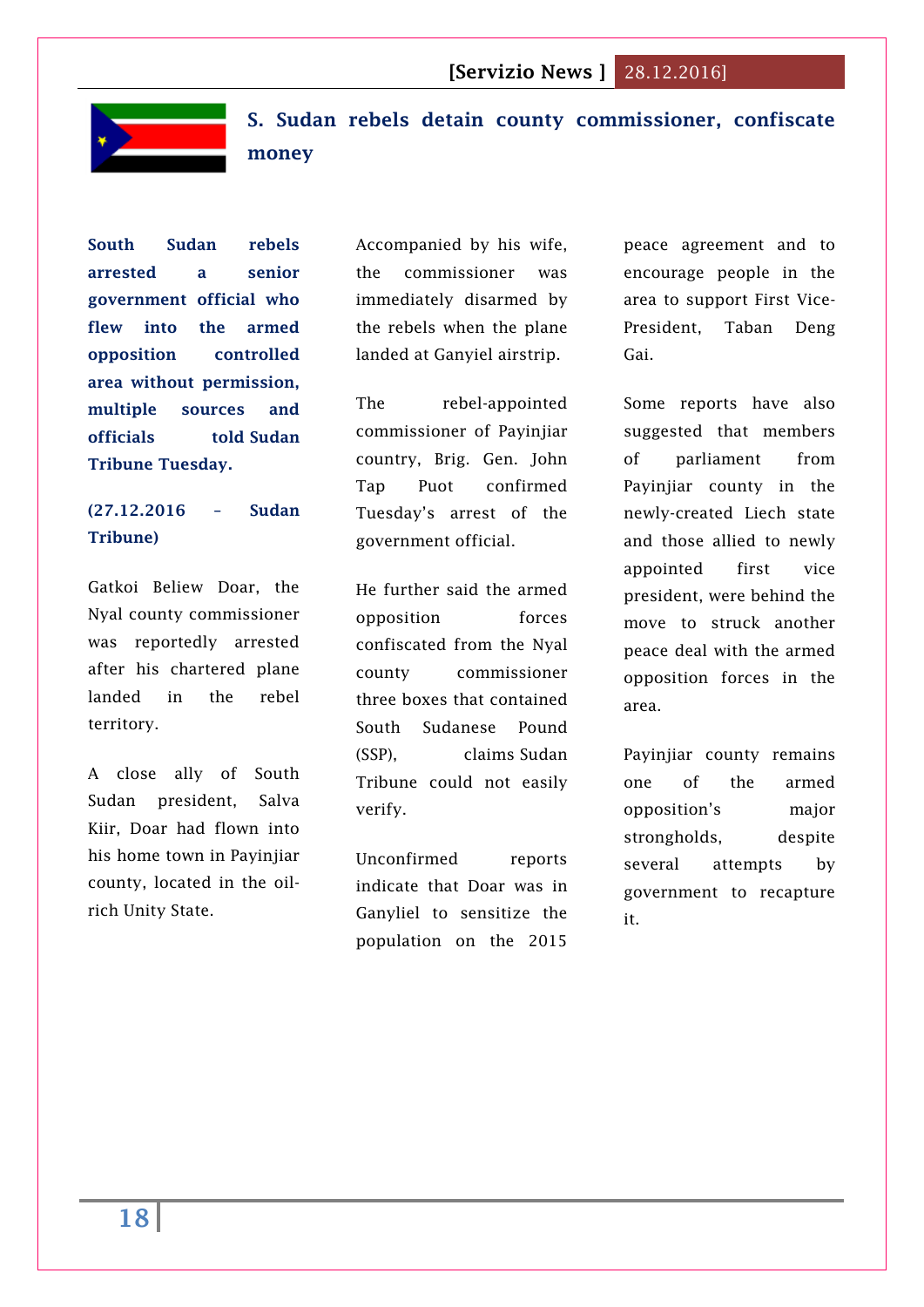

# <span id="page-18-0"></span>**[Un haut responsable du fonds saoudien s'entretient avec](http://www.lanationdj.com/haut-responsable-fonds-saoudien-sentretient-premier-ministre/)  [le Premier ministre](http://www.lanationdj.com/haut-responsable-fonds-saoudien-sentretient-premier-ministre/)**

**En visite de travail à Djibouti, le numéro deux du Fonds saoudien, Fowzi Bin Alyan Al Saoud, directeur des Opérations du fonds pour Djibouti, a été reçu samedi dernier par le Premier ministre Abdoulkader Kamil Mohamed.**

#### **(27.12.2016 – La Nation)**

L'entretien a porté sur l'état d'avancement des projets financés par le fonds à Djibouti et a été marqué par une distinction remise au visiteur par le Premier ministre AKM.

Entre le royaume d'Arabie saoudite et la République de Djibouti, il existe des relations anciennes et solides caractérisées par la solidarité. C'est sous le signe de l'amitié et de la fraternité que fut placé l'entretien qui a eu lieu samedi à la primature entre le Premier ministre Abdoulkader Kamil Mohamed et le numéro

deux du fonds saoudien, M. Fowzi Bin Alyan Al Saoud, Ce haut responsable du fonds saoudien est le directeur des Opérations du fonds pour Djibouti. Et ses discussions avec le Premier ministre ont été centrées essentiellement sur les projets financés à Djibouti par le fonds saoudien dans le cadre du programme

d'Investissement national (PIN). La rencontre a eu lieu en présence du ministre de la Santé, Djama Elmi Okieh, du secrétaire-général de la primature, M. Naguib Abdallah Mohamed et de l'ambassadeur de Djibouti à Riyad, Dya-Eddine Saïd Bamamakhrama.

Pour le Premier ministre AKM, ces projets financés par le Fonds saoudien sont vitaux pour le développement économique du pays. Il l'a souligné avec force samedi lors de cet entretien avec le haut

responsable saoudien. Ce dernier a pour sa part vivement remercié le Premier ministre pour son accueil chaleureux et a indiqué que le fonds saoudien était disposé à soutenir davantage le développement économique du pays. Les deux hommes ont largement discuté de l'avancement des projets.

A l'issue de l'entretien, le Premier ministre a élevé le visiteur au rang de chevalier dans l'ordre national du 27 Juin, une distinction qui témoigne de l'importance qu'accorde la RdD à son partenariat avec le royaume.

Après son entretien avec le Premier ministre, le directeur des opérations du fonds saoudien a participé avec le secrétaire général de la Primature à une réunion sur le PIN en présence de l'ensemble de l'équipe en charge de ce programme. L'état d'avancement des projets